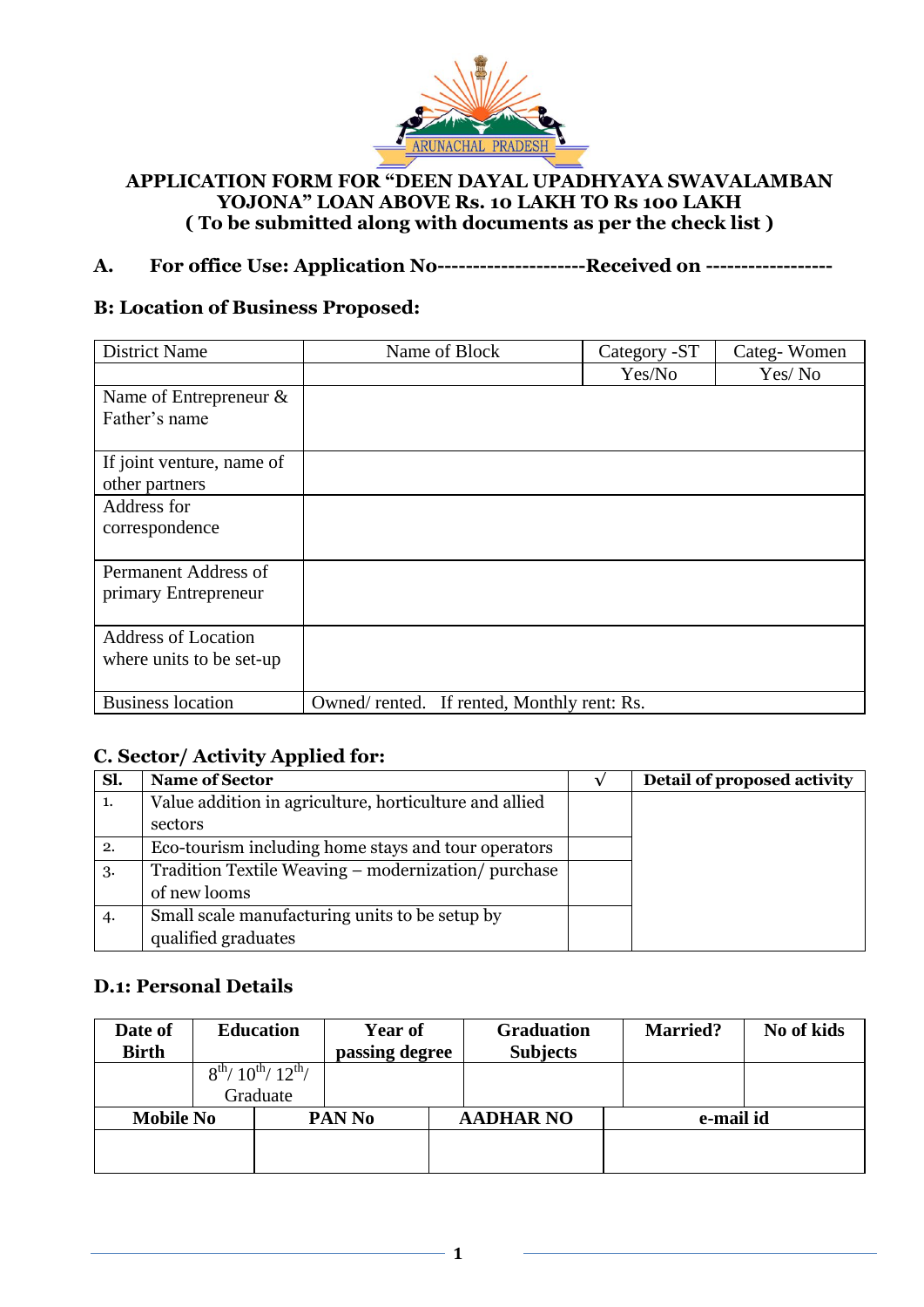# **D.2. Details of family member (excluding self):**

| <b>Sl</b><br>No.        | Name of family<br>members | <b>Relations</b><br>hip with<br>applicant | Age<br>(Yrs) | Edu-<br>cation | If Employed -<br>which deptt | Nature of<br>activity<br>engaged in | <b>Annual</b><br><b>Income</b><br>Rs. |
|-------------------------|---------------------------|-------------------------------------------|--------------|----------------|------------------------------|-------------------------------------|---------------------------------------|
| 1                       |                           |                                           |              |                |                              |                                     |                                       |
| $\mathbf{2}$            |                           |                                           |              |                |                              |                                     |                                       |
| 3                       |                           |                                           |              |                |                              |                                     |                                       |
| $\overline{4}$          |                           |                                           |              |                |                              |                                     |                                       |
| $\overline{\mathbf{5}}$ |                           |                                           |              |                |                              |                                     |                                       |
| 6                       |                           |                                           |              |                |                              |                                     |                                       |

# **D.3: Property & Bank Details**

| <b>House</b> type                 | No of<br><b>Rooms</b>    | <b>Electricity</b><br>connection | <b>Toilet facility</b>                  | Has $2/4$<br><b>Wheeler</b>                       | <b>Village linked</b><br>to metallic road         |
|-----------------------------------|--------------------------|----------------------------------|-----------------------------------------|---------------------------------------------------|---------------------------------------------------|
| Kachcha/<br>Pakka                 |                          | Yes/No                           | Yes/No                                  |                                                   |                                                   |
| <b>Agric land -</b><br>Acre       | <b>Irrigated</b><br>Acre | No of active<br><b>looms</b>     | No of family<br>members work<br>on loom | <b>Type of</b><br>manufacturing<br>unit in family | <b>Total</b><br>investment in<br>the unit $(Rs.)$ |
|                                   |                          |                                  |                                         |                                                   |                                                   |
| $S/B - Bank$<br><b>Name</b>       | <b>Branch</b>            | Aadhar<br>linked?                | <b>Saving Bank</b><br><b>Account No</b> | No of S/B A/c in<br>family                        | <b>Amount to be</b><br>repaid                     |
|                                   |                          |                                  |                                         |                                                   |                                                   |
| <b>Own Bank</b><br><b>Balance</b> | $S/B$ Ac                 | Rs.                              | <b>Fixed deposit:</b>                   | Rs.                                               |                                                   |

# **D.5. Existing liabilities as borrower by entire family, if any:**

| Loan availed<br>from (name of<br><b>Bank/relatives/</b><br>money lenders | <b>Purpose</b><br>of loan | <b>Amount</b><br>of loan<br>availed Rs | Date/year<br>of loan | Present<br>outstanding | <b>Security</b><br>offered | When entire<br>amount will<br>be repaid |
|--------------------------------------------------------------------------|---------------------------|----------------------------------------|----------------------|------------------------|----------------------------|-----------------------------------------|
|                                                                          |                           |                                        |                      |                        |                            |                                         |
|                                                                          |                           |                                        |                      |                        |                            |                                         |
|                                                                          |                           |                                        |                      |                        |                            |                                         |
|                                                                          |                           |                                        |                      |                        |                            |                                         |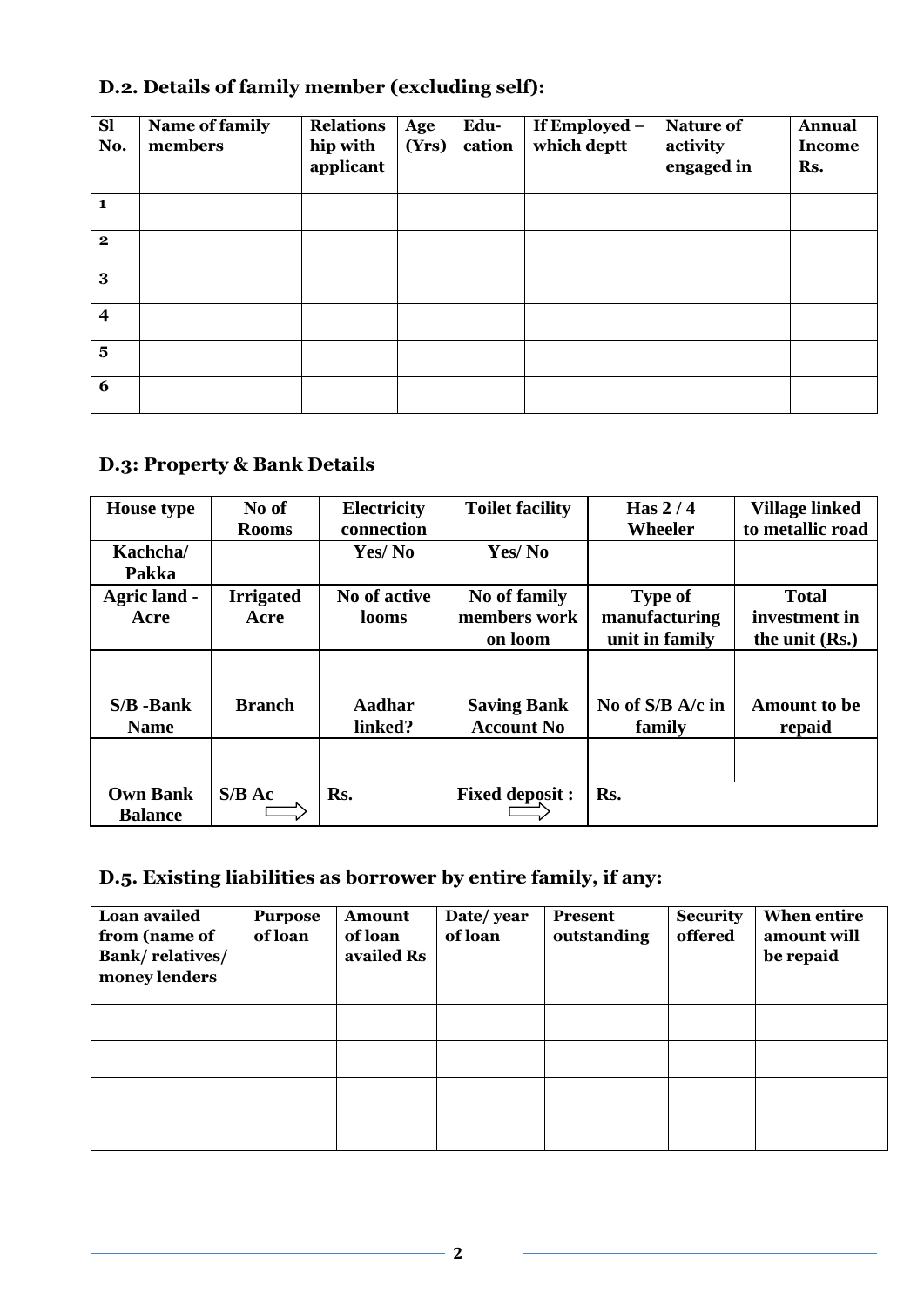#### **D.6. Income from Agriculture (July 2016 to June 2017):**

| <b>Crops</b><br>grown          | <b>Area</b><br>Acre | Total<br>productio<br>$n/yr$ -Qtl | <b>Total</b><br>expenditur<br>$e$ / year - $Rs$                              | <b>Total</b><br>income<br>from sale/<br>yr | Where<br>you<br>sell | Net income<br>from entire<br>crop during<br>year |
|--------------------------------|---------------------|-----------------------------------|------------------------------------------------------------------------------|--------------------------------------------|----------------------|--------------------------------------------------|
|                                |                     |                                   | Plantation Crop/ orchard (eg tea, apple, orange, kiwi, other perennial crop) |                                            |                      |                                                  |
|                                |                     |                                   |                                                                              |                                            |                      |                                                  |
|                                |                     |                                   |                                                                              |                                            |                      |                                                  |
|                                |                     |                                   |                                                                              |                                            |                      |                                                  |
| Kharif crop (June to November) |                     |                                   |                                                                              |                                            |                      |                                                  |

**Loan from Bank (Rs/ year)**

#### **Total land in the family----------------Acre**

# Rabi crops (November onwards) Total Net income from Agriculture per year (excluding all exp): Rs...... **Is there any scope for processing of crops you grow Is there any agriculture processing unit in your area**

## **D.7 Any Other Business (Shop, servicing/ manufacturing in the Family:**

| <b>Type of</b><br><b>Business</b>        | What<br>type of<br>unit | When<br>establish<br>ed | <b>Total</b><br>investme<br>nt(Rs.) | <b>Total labour</b><br>(incl family<br>employed | <b>Total Exp</b><br>per month | <b>Total</b><br>profit/<br>month |
|------------------------------------------|-------------------------|-------------------------|-------------------------------------|-------------------------------------------------|-------------------------------|----------------------------------|
| Shop                                     |                         |                         |                                     |                                                 |                               |                                  |
| Service (eg<br>tailoring or nay<br>other |                         |                         |                                     |                                                 |                               |                                  |
| Manufacturing<br>units                   |                         |                         |                                     |                                                 |                               |                                  |

**D.8 Total Family Income per year from all sources : Rs. -----------------**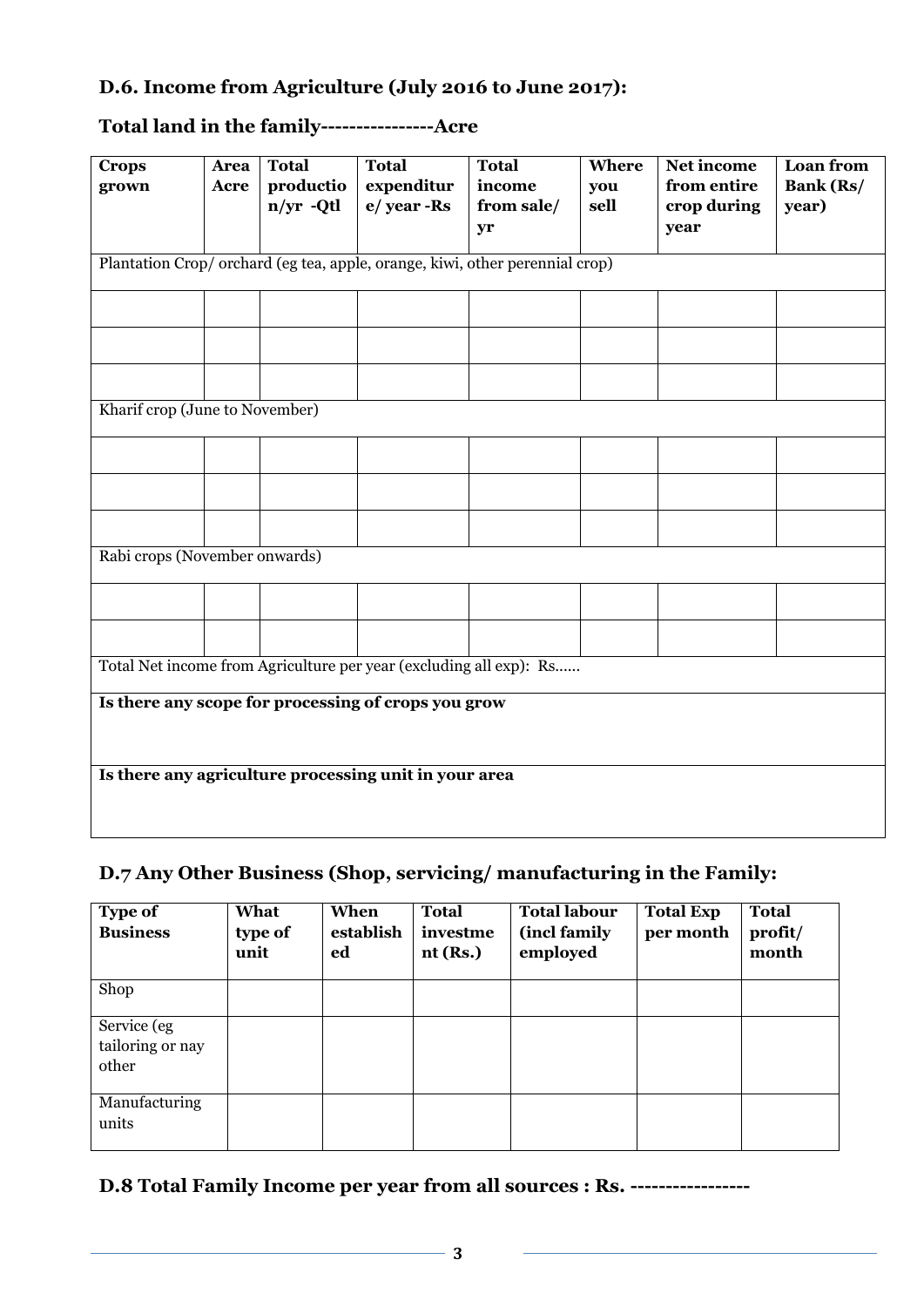## **D.8 Details of Security /Guarantor:**

In case loan is sanctioned by the bank:

(i) What security you propose to offer:

| <b>Particulars of Primary Security Offered</b> | <b>Particulars of Collateral Security</b> |
|------------------------------------------------|-------------------------------------------|
|                                                |                                           |

- (ii) Name & Address of the Guarantor:
- (iii) Occupation & monthly income of the Guarantor:

## **H. Why you have proposed the said activity/ from where you have got the idea:**

**I. Have you ever worked in this field:**

## **J. Do you have similar unit being run by your family member**

**K. No of years & Nature of experience of self or family member in similar activity for which loan is applied:**

## **L. Entrepreneur's Assessment about the cost of setting up the unit:**

|                | Particulars                            | Unit/capacity | <b>Approx Value</b><br>(Rs.)/ exp pm | From where you<br>purchase/hire |
|----------------|----------------------------------------|---------------|--------------------------------------|---------------------------------|
|                | Land Required for setting up unit (Ac) |               |                                      |                                 |
| $\overline{2}$ | Investment in plants & Machinery       |               |                                      |                                 |
| 3              | Construction of building               |               |                                      |                                 |
|                | Transport vehicle                      |               |                                      |                                 |
| 5              | Other miscellaneous cost (not          |               |                                      |                                 |
|                | included in above)                     |               |                                      |                                 |
|                | Total cost of setting up of unit       |               |                                      |                                 |

## **M. In case, bank loan is not sufficient, from where will you arrange for rest of the fund to complete the project?**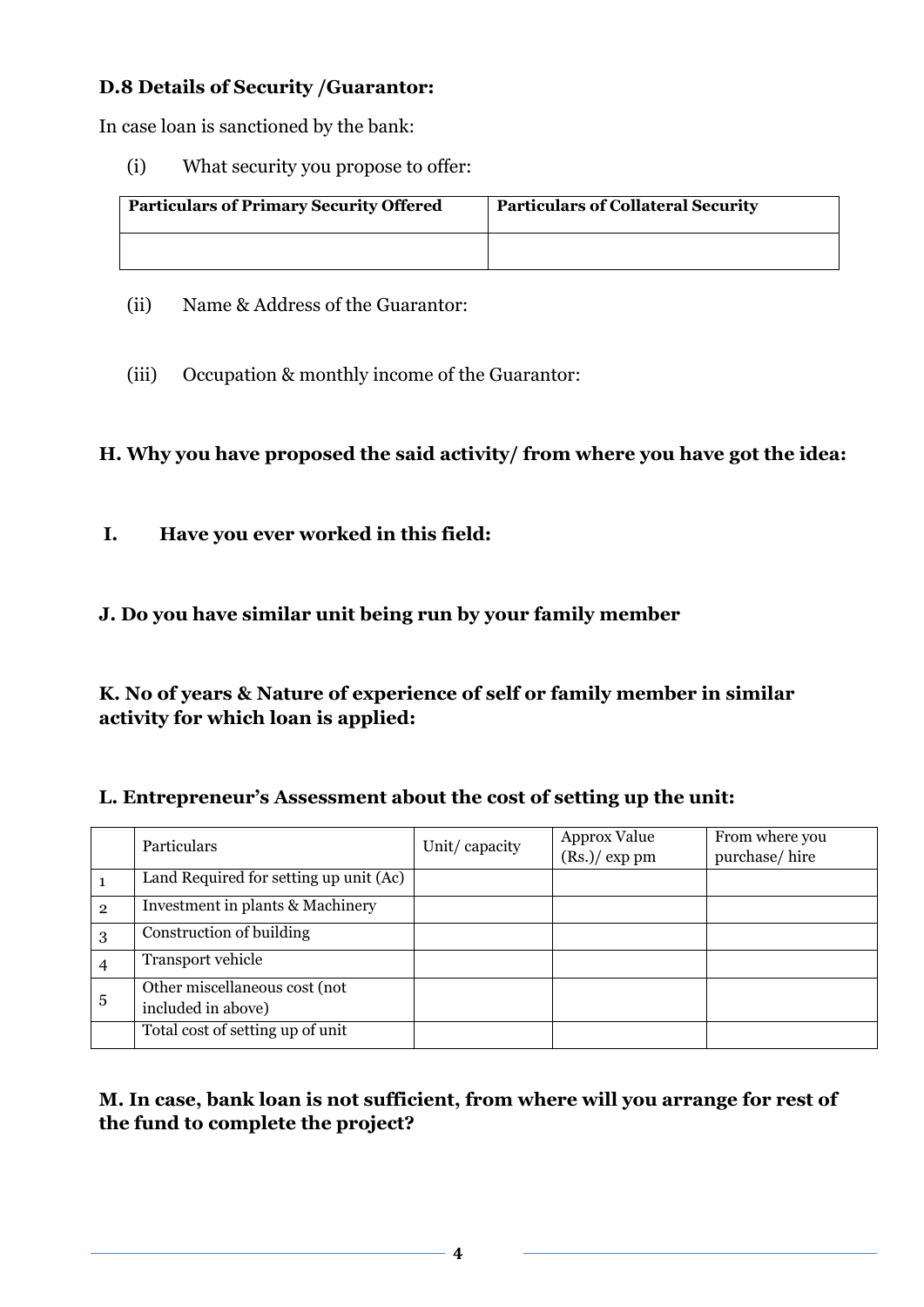#### **N. Details of machinery/ equipment to be purchased:**

| <b>Sl</b> | Name of the machinery /<br>equipment to be purchased | Whether<br>imported /<br>indigenous | Cost of the<br>machinery/<br>equipment (Rs.) | From<br>where to be<br>purchased | Approx.<br>time to<br>procure |
|-----------|------------------------------------------------------|-------------------------------------|----------------------------------------------|----------------------------------|-------------------------------|
|           |                                                      |                                     |                                              |                                  |                               |
|           |                                                      |                                     |                                              |                                  |                               |
|           |                                                      |                                     |                                              |                                  |                               |
|           |                                                      |                                     |                                              |                                  |                               |
|           |                                                      |                                     |                                              |                                  |                               |
|           |                                                      |                                     |                                              |                                  |                               |
|           |                                                      |                                     |                                              |                                  |                               |

## **O. Expected cost & Income (In Rs.)**

| Estimates of cost & income (Rs.)                                 |  |  |  |  |  |  |  |  |  |
|------------------------------------------------------------------|--|--|--|--|--|--|--|--|--|
| $2nd$ Yr<br>$2^{\text{rd}}$ Yr<br>$5th$ Yr<br>$1st$ Yr<br>⊿th Yr |  |  |  |  |  |  |  |  |  |
| Working capital/gross                                            |  |  |  |  |  |  |  |  |  |
| exp per annum                                                    |  |  |  |  |  |  |  |  |  |
| Gross income per year                                            |  |  |  |  |  |  |  |  |  |
| Net income per year                                              |  |  |  |  |  |  |  |  |  |

#### **V. Declaration:**

I/We hereby certify that all information furnished by me/us is true, correct and complete. I/We have no borrowing arrangements from any source for any other unit except as indicated in the application form. There is/are no overdue / statutory due owed by me/us. I/We shall furnish all other information that may be required by Bank in connection with my/our application. The information may also be exchanged by you with any agency you may deem fit. You, your representatives or Reserve Bank of India or any other agency as authorised by you, may at any time, inspect/ verify my/our assets, books of accounts etc. in our proposed unit business premises as given above.

| Photo of First applicant | Photo of 2nd applicant, if<br>joint venture | Photo of 3rd applicant, if<br>joint venture |
|--------------------------|---------------------------------------------|---------------------------------------------|
| <b>Sign</b>              | <b>Sign</b>                                 | <b>Sign</b>                                 |

Date: **Date: Place: Place:** 

**5**